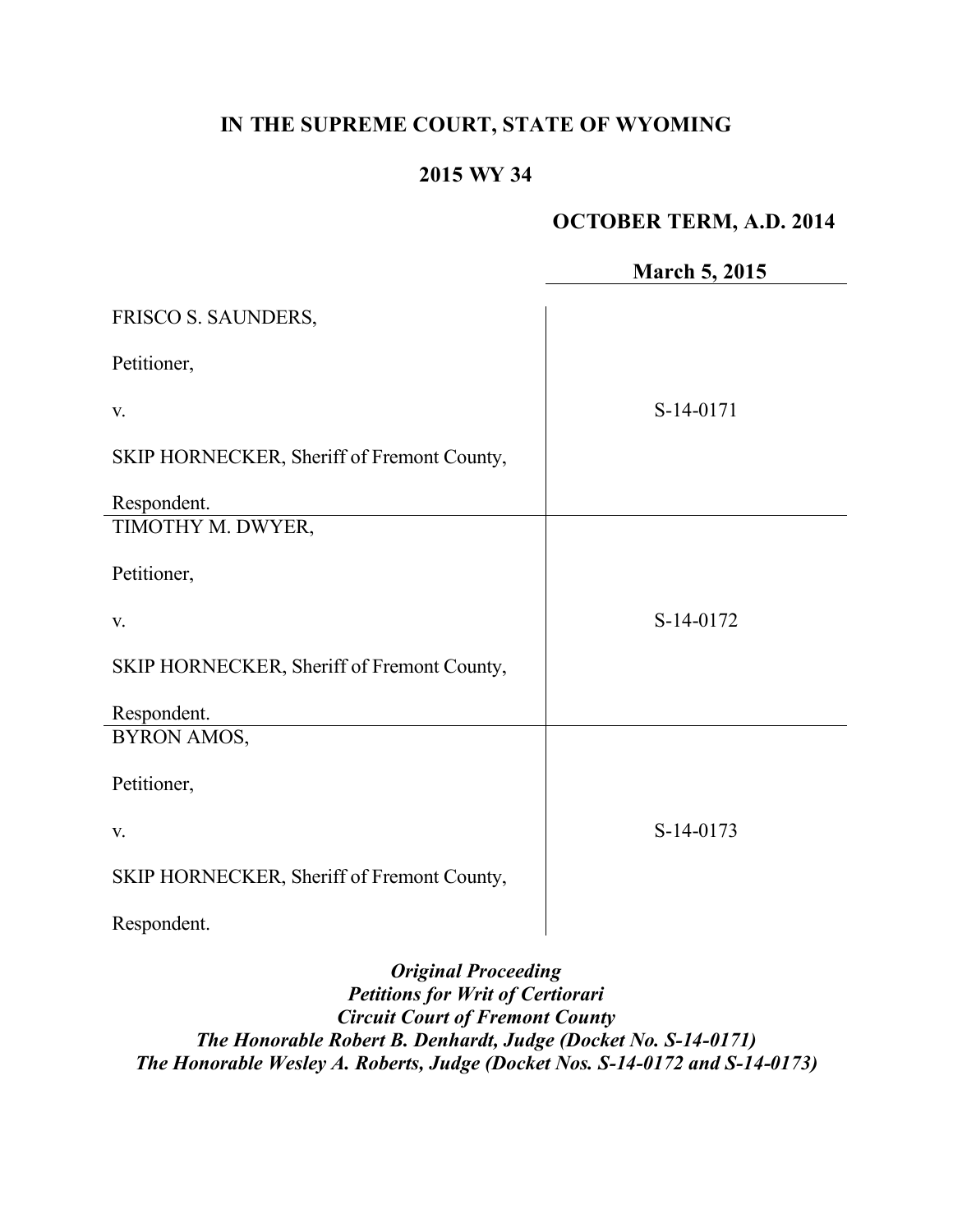#### *Representing Petitioners:*

*Daniel O. Caldwell, III, Senior Assistant Public Defender.*

#### *Representing Respondent:*

*Peter K. Michael, Attorney General; David L. Delicath, Deputy Attorney General; James M. Causey, Senior Assistant Attorney General; Caitlin F. Young, Assistant Attorney General. Argument by Mr. Causey.*

*Before BURKE, C.J., and HILL, DAVIS, and FOX, JJ., and DAY, D.J.*

**NOTICE: This opinion is subject to formal revision before publication in Pacific Reporter Third. Readers are requested to notify the Clerk of the Supreme Court, Supreme Court Building, Cheyenne, Wyoming 82002, of any typographical or other formal errors so that correction may be made before final publication in the permanent volume.**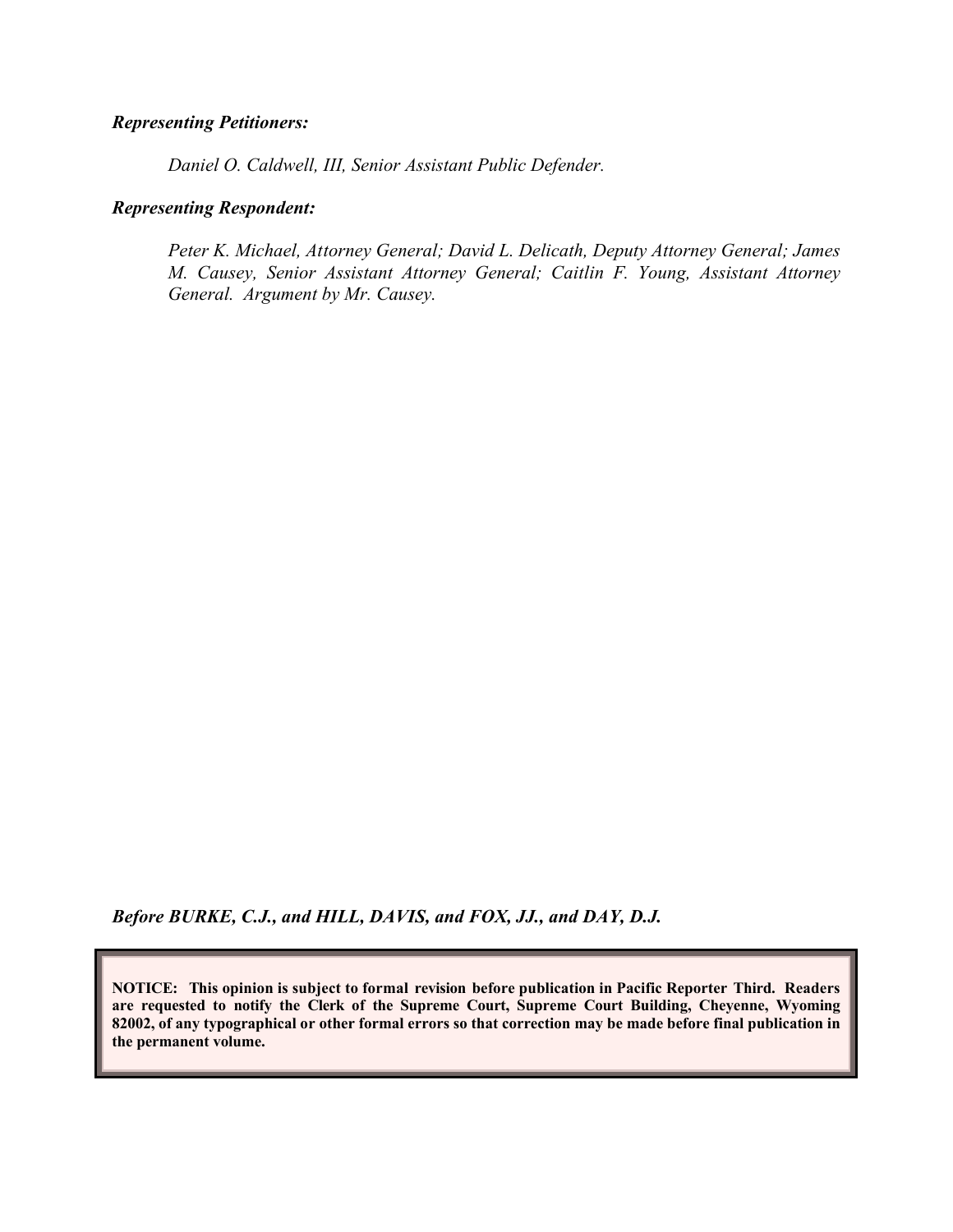### **DAY, District Judge.**

[¶1] Petitioners Byron Amos, Timothy Dwyer, and Frisco Saunders were held in the Fremont County Detention Center on unrelated criminal charges. None of the Petitioners were able to post the cash-only bail imposed by the lower courts as a condition of their pretrial release, and each Petitioner therefore remained in jail pending trial. In these consolidated cases, Petitioners request a determination from this Court that cash-only bail is impermissible under the Wyoming Constitution and Rules of Criminal Procedure. We affirm the lower courts' use of cash-only bail in this case and hold that cash-only bail does not violate Article 1, Section 14 of the Wyoming Constitution or Wyoming Rule of Criminal Procedure 46.1.

#### *ISSUES*

[¶2] Petitioners present a single issue for the Court's review, stated as follows:

Whether the term "shall be bailable by sufficient sureties" as found in Article 1, Section 14 of the Wyoming Constitution and W.R.Cr.P. 46.1 authorizes the setting of a "cash only" bond in criminal proceedings.

The State presents two issues on appeal:

1. In Wyoming, a petition for habeas corpus relief is limited to questions concerning the jurisdiction of the trial court. Does the imposition of a cash-only bond implicate the jurisdiction of the court?

2. Article 1, Section 14 of the Wyoming Constitution and W.R.Cr.P. 46.1 provide that criminal defendants "shall be bailable by sufficient sureties." In three noncapital cases involving different defendants, the Fremont County Circuit Court determined that each defendant would be bailable by a cash-only bond in an amount set by the court. Does imposition of cash-only bail violate the Wyoming Constitution or the Wyoming Rules of Criminal Procedure?

# *FACTS*

[¶3] On May 4, 2014, Riverton Police officers responded to a report that someone fired a gun in the men's restroom of a bar. Upon arrival, the officers saw three men restraining Mr. Amos. The police searched Mr. Amos and found he was concealing a handgun.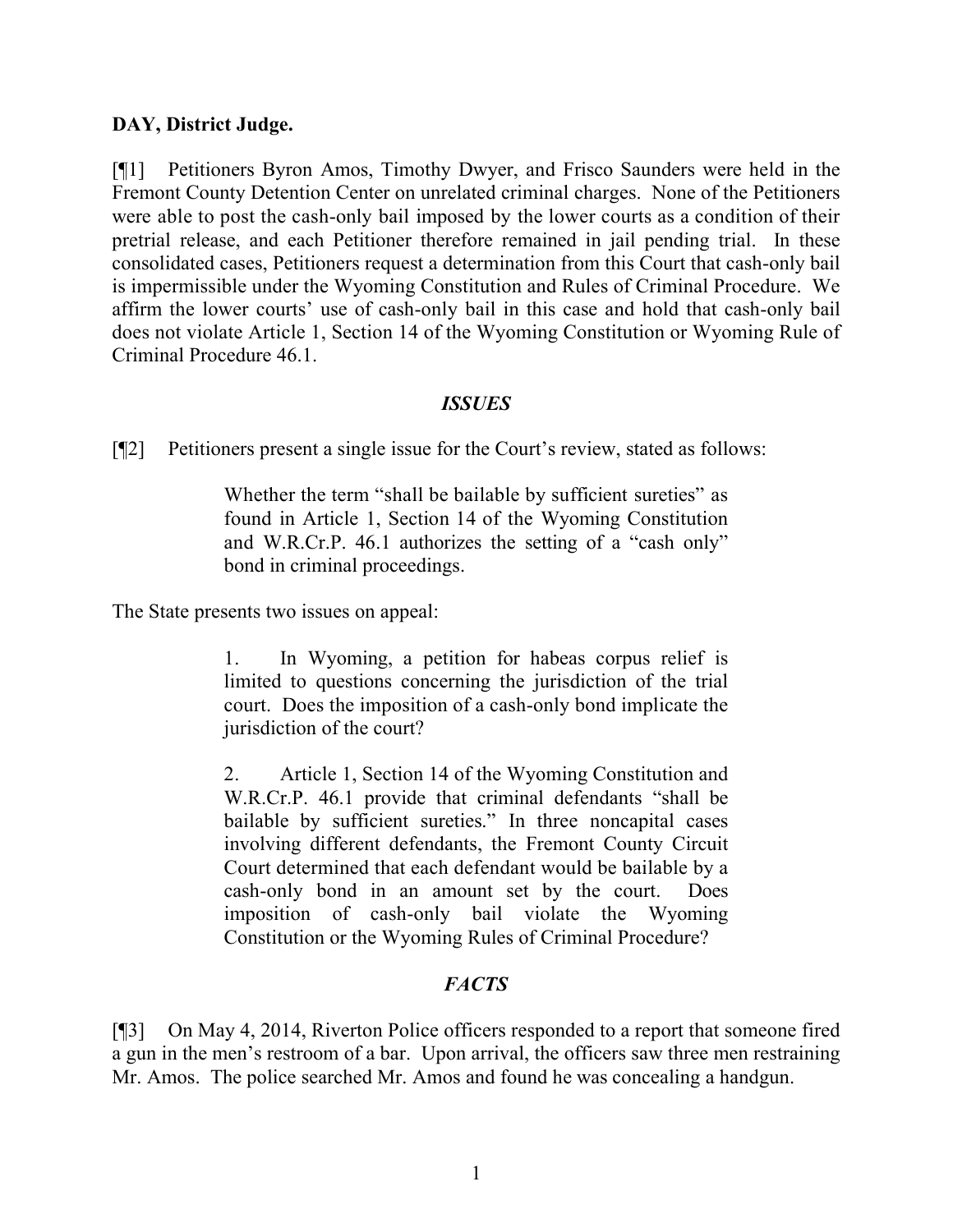[¶4] Mr. Amos was arrested on charges of interference with a peace officer in violation of Wyo. Stat. Ann. § 6-5-204(a) and carrying a concealed weapon in violation of Wyo. Stat. Ann.  $\S 6-8-104(t)$ (vii). He was arraigned on May 6, 2014 and a bond was set as \$2,000 "CASH BAIL." Mr. Amos was not able to post the required \$2,000 in cash and remained in jail pending trial. He entered a guilty plea on August 1, 2014. Mr. Amos was sentenced to 180 days in jail with credit for the 90 days of time served while he awaited trial.

[¶5] On June 10, 2014, Mr. Dwyer turned himself in on an active arrest warrant for failing to appear in circuit court concerning an earlier charge of failure to maintain liability coverage. Mr. Dwyer was arraigned and his bond was set as \$500 "CASH BAIL." Mr. Dwyer was not able to post the \$500 cash bond and remained in jail. On July 3, 2014, Mr. Dwyer entered a guilty plea. He was sentenced to 23 days in jail, which was the equivalent of the time he had already served in jail pending trial.

[¶6] On June 4, 2014, Mr. Saunders was arrested on a warrant and charged with one count of aggravated assault and battery. On June 5, 2014, the circuit court set his bond as \$100,000 "CASH BAIL." His charges were bound over to the district court and the bond was continued. Mr. Saunders was unable to post the required \$100,000 in cash and remained in jail pending trial after entering a not guilty plea.

[¶7] On June 26, 2014, each Petitioner filed a petition to this Court for habeas corpus relief seeking immediate release from the Fremont County Detention Center. Each of the Petitioners asserts his petition requires interpretation of both a constitutional provision and the Wyoming Rules of Criminal Procedure and, thus, this Court is best suited to make those interpretations. The Petitioners also assert this Court is the appropriate venue because if the questions of interpretation were decided at the district court level, the decision would not apply in other districts in the state. This Court consolidated the petitions for review.

### *STANDARD OF REVIEW*

[¶8] The interpretation and application of the Wyoming Constitution is a question of law, reviewed *de novo*. *E.g.*, *Harmon v. Star Valley Med. Ctr.*, 2014 WY 90, ¶ 16, 331 P.3d 1174, 1178 (Wyo. 2014). The interpretation of criminal procedure rules is also a question of law subject to *de novo* review. *E.g.*, *Deeds v. State*, 2014 WY 124, ¶ 39, 335 P.3d 473, 483 (Wyo. 2014).

### *DISCUSSION*

### *A. Mootness*

[¶9] As a threshold matter, the Court notes at least two of the three Petitioners are no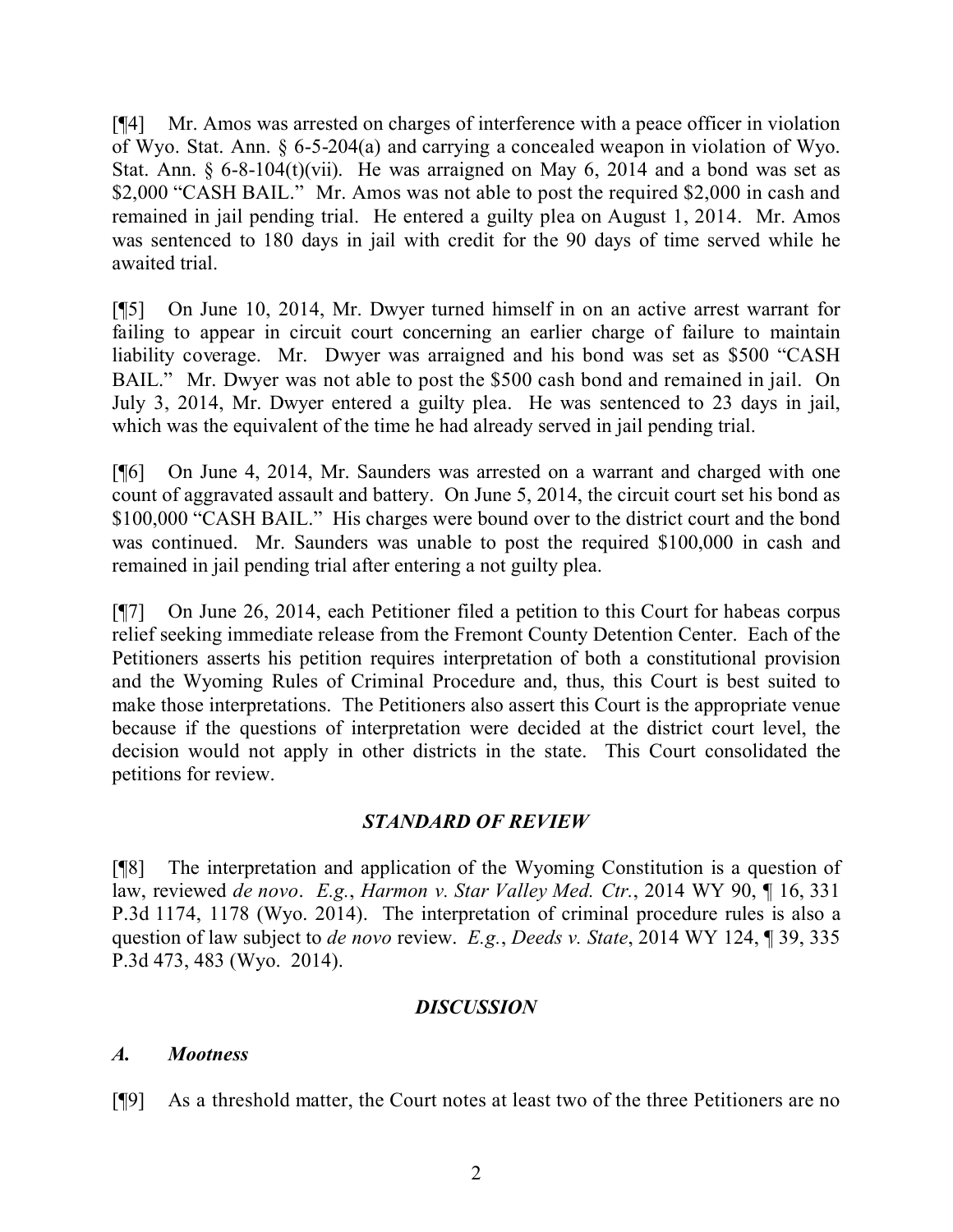longer in jail and their convictions have been entered, which raises an issue of mootness. This Court has stated that challenges to bail are generally moot after a conviction. *Vigil v. State*, 563 P.2d 1344, 1346 (Wyo. 1977). However, a court can proceed to decide technically moot issues where (1) the issue is of great public importance; (2) it is necessary to decide the issue to provide guidance to agencies or to the lower courts; or (3) the controversy is capable of repetition yet evading review. *E.g.*, *Circuit Court of the Eighth Judicial Dist. v. Lee Newspapers*, 2014 WY 101, ¶ 12, 332 P.3d 523, 528 (Wyo. 2014) (citing *Operation Save Am. v. City of Jackson*, 2012 WY 51, ¶¶ 22, 23, 275 P.3d 438, 448–49 (Wyo. 2012)).

[¶10] We conclude that the question of whether cash-only bail is unconstitutional or in violation of the Wyoming Rules of Criminal Procedure falls under the exception for issues that are likely to evade review. Pretrial bail issues are generally short-lived. Thus, failure to decide this issue impacts those defendants who are unable to post cash-only bail. Further, a decision on this matter will provide guidance to the lower courts in Wyoming. Accordingly, we find a sufficient basis for providing review of the Petitioners' claims in this case.

## *B. Habeas Relief*

[¶11] Before addressing the merits of this case, we must first address whether a petition for habeas corpus is the appropriate avenue for obtaining relief in this case. Petitioners seek habeas corpus relief directly from this Court through Rule 3 of the Rules of the Supreme Court of Wyoming, in effect at the time the petitions were filed.<sup>1</sup> The Petitioners assert this Court is the appropriate venue, without first resorting to lower courts, because the petitions present constitutional questions and questions of statutory

In any application made to the court for a writ of habeas corpus, mandamus, quo warranto or for any prerogative writ to be issued in the exercise of its original jurisdiction and for which an application might have been lawfully made to some other court in the first instance, the petition shall, in addition to the necessary matter requisite by the rules of law to support the application, also set forth the circumstances which, in the opinion of the applicant, render it necessary or proper that the writ should issue originally from this court, and not from such other court, and the sufficiency or insufficiency of such circumstances so set forth in that behalf will be determined by the court in awarding or refusing the application.

The Rules of the Supreme Court were amended in November 2014, with an effective date of January 14, 2015. Rule 3 was removed from the Rules of the Supreme Court. The writ, however, could also be brought under W.R.A.P. 13.01.

 $<sup>1</sup>$  Rule 3 provided:</sup>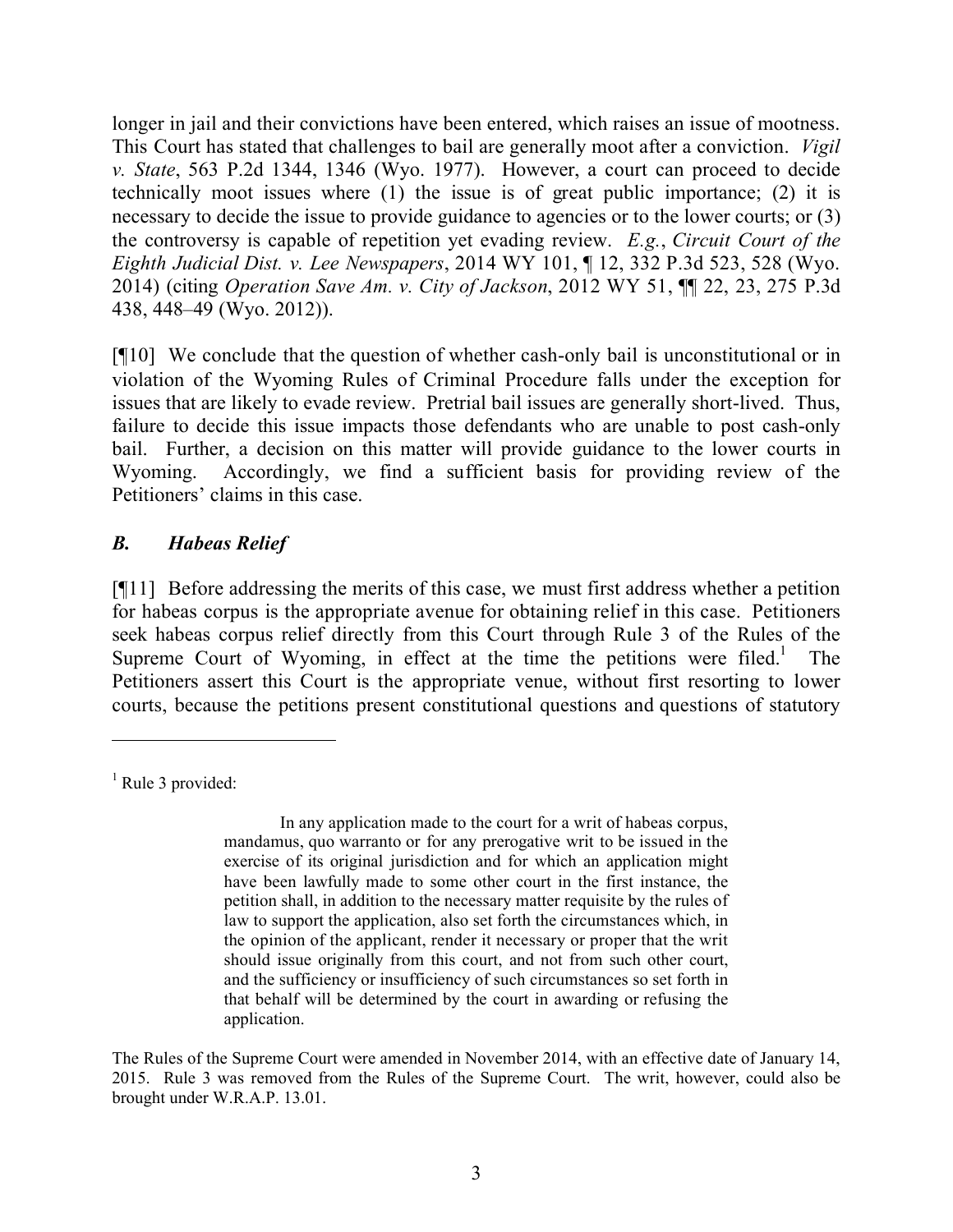interpretation. The State asserts that habeas corpus proceedings are improper to review the constitutional permissibility of cash-only bail and can only be used to challenge the trial court's jurisdiction. *See, e.g.*, *Nixon v. State*, 2002 WY 118, ¶ 12, 51 P.3d 851, 854 (Wyo. 2002) ("Review in a state habeas corpus action is not time limited, but is seriously limited in scope so that defendants may only raise a claim going to the subject matter or personal jurisdiction of the court.") (citing *Hovey v. Sheffner*, 93 P. 305, 307–08 (Wyo. 1908)); *State ex rel. Hopkinson v. District Court, Teton Cnty.*, 696 P.2d 54, 60 (Wyo. 1985) ("A court's judgment cannot be impeached by a writ of habeas corpus except for jurisdictional reasons.") (citing Wyo. Stat. Ann. § 1-27-125 and *Hollibaugh v. Hehn*, 79 P. 1044 (Wyo. 1905)).

[¶12] This Court, however, has discretion to convert the current petition into either a petition for a writ of review or a petition for a writ of certiorari under W.R.A.P. 13.01.<sup>2</sup> *E.g.*, *State ex rel. Dep't of Workforce Servs. v. Hartmann*, 2015 WY 1, ¶ 16, 342 P.3d 377, 381–82 (Wyo. 2015) (converting an attempted appeal to a writ of review); *Schwab v. JTL Group, Inc.*, 2013 WY 138, ¶ 14, 312 P.3d 790, 794–95 (Wyo. 2013) (converting an appeal to a writ of review); *Stewart Title Guar. Co. v. Tilden*, 2005 WY 53, ¶ 7, 110 P.3d 865, 869–70 (Wyo. 2005) (converting an appeal to a writ of review); *Jones v. State*, 2003 WY 154, ¶ 8, 79 P.3d 1021, 1023 (Wyo. 2003) (recognizing the Court's conversion of a petition for writ of habeas corpus relief to a petition for writ of review in an earlier stage of the proceedings). While W.R.A.P. 13.01 expressly addresses writs of review, this Court has also addressed petitions for writ of certiorari pursuant to the same rule. *In re Gen. Adjudication of All Rights to Use the Big Horn River Sys.*, 803 P.2d 61, 67 (Wyo. 1990) (converting an attempted appeal to a writ of certiorari) (citing *Johnson v. Statewide Collections, Inc.*, 778 P.2d 93, 97 (Wyo. 1989); *Paull v. Conoco, Inc.*, 752 P.2d 415, 415 (Wyo. 1988)); *see In re SNK*, 2003 WY 141, ¶ 12, 78 P.3d 1032, 1036 (Wyo. 2003) (recognizing the Court's authority to convert a notice of appeal to a petition for writ of certiorari).

[¶13] The writ of review emanates from W.R.A.P. 13.02.

 $\overline{a}$ 

A writ of review may be granted by the reviewing court to review an interlocutory order of a trial court in a civil or criminal action, or from an interlocutory order of an administrative agency, which is not otherwise appealable under these rules, but which involves a controlling question of law as to which there are substantial bases for difference of

<sup>&</sup>lt;sup>2</sup> "All applications to the supreme court for interlocutory or extraordinary relief from orders of the district courts, including such applications as are established by statute (e.g., Wyo. Stat. 5-2-119 and 7-14-107), may be made as petitions for a writ of review. Granting of a petition is within the discretion of the supreme court." W.R.A.P. 13.01(a).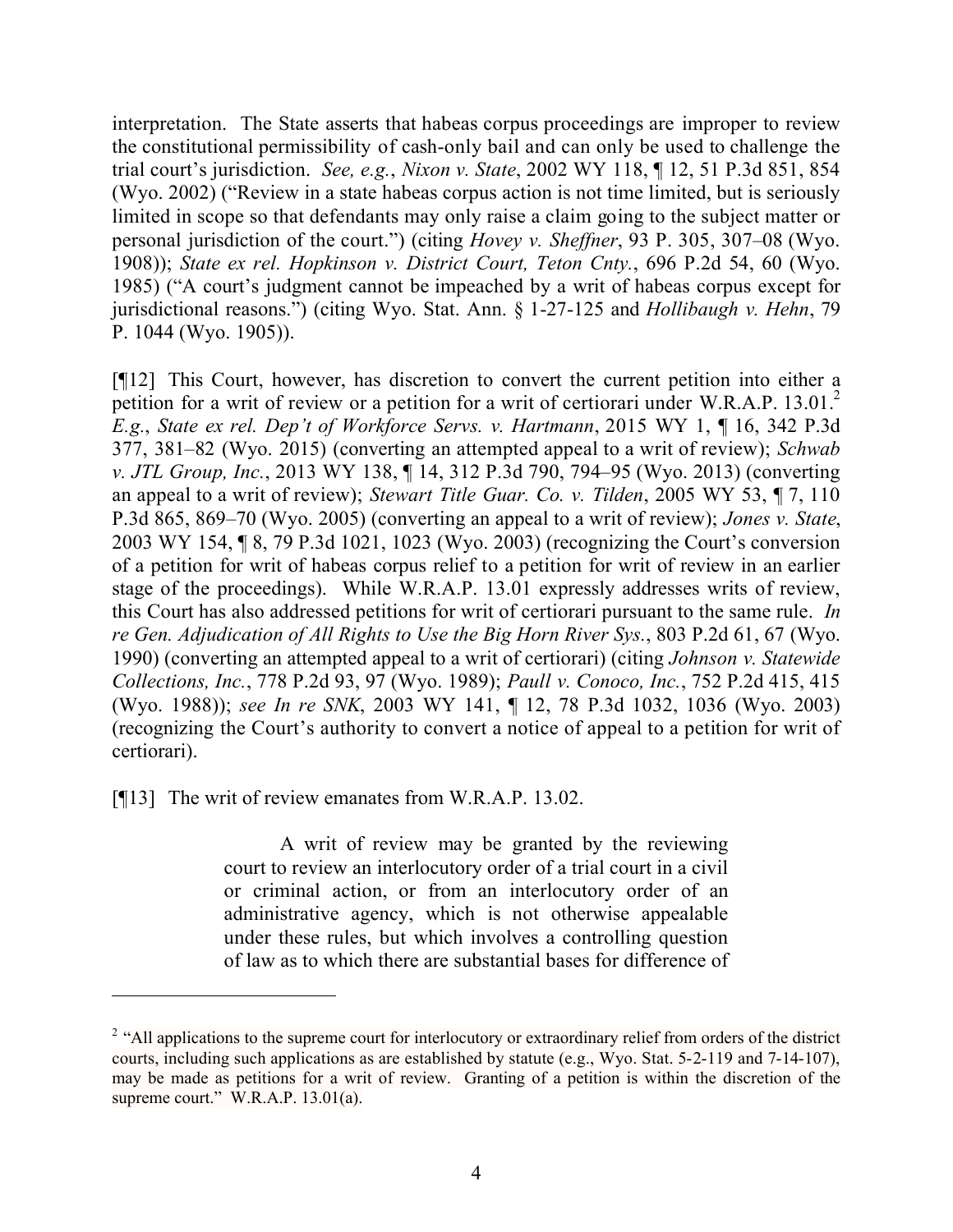opinion and in which an immediate appeal from the order may materially advance resolution of the litigation.

The constitutional issue presented in this case is a matter of law, as to which there are substantial bases for a difference of opinion. There is a split in authority on this issue in other jurisdictions. This would support converting the petition for relief to a petition for writ of review. However, that conversion would not "materially advance resolution of the litigation" in this matter as required under W.R.A.P. 13.02, because at least two of the Petitioners are no longer in jail and there are no further proceedings pending before the trial court.

[¶14] The writ of certiorari, however, emanates from the Wyoming Constitution, Wyo. Const. art. 5, § 3, and is invoked when a case from a lower court involves an important state question or is of sufficient public significance to justify a determination by this Court. *In re Big Horn River Sys.*, 803 P.2d at 67 (citing *Stogner v. State*, 792 P.2d 1358 (Wyo. 1990)). Certiorari is particularly appropriate where the legality of a lower court's action is challenged on constitutional grounds. 14 Am. Jur. 2d *Certiorari* § 15 (2014). "The grant of a writ of certiorari not sought by petition is rare, however, and it will not serve as a substitute for a proper appeal if that is the appropriate remedy." *In re Big Horn River Sys.*, 803 P.2d at 68 (citing *Mayland v. State*, 568 P.2d 897 (Wyo. 1977)). But certiorari should be granted when "timely resolution of matters coming to our attention is of extreme and lasting importance to the citizens of this state and may contribute to judicial efficiency." *In re Big Horn River Sys.*, 803 P.2d at 67.

[¶15] This case involves a constitutional issue of significant public importance. Whether cash-only bail is permitted by the Wyoming Constitution is a question affecting all criminal defendants in the state seeking pretrial release. Conversion to a petition for writ of certiorari in this case also serves the interests of judicial economy. The parties at oral argument made clear that the other option available to the parties is to require Petitioners to refile this action as a declaratory judgment action, litigate that action, and then appeal to this Court. Such a use of judicial resources is inefficient and unnecessary.

[¶16] For the foregoing reasons, we conclude that conversion of the petitions for writ of habeas corpus to petitions for writ of certiorari is appropriate in this case. Consequently, consideration of the State's first issue is no longer necessary. We will continue our review as if the issues were properly before us on a writ of certiorari.

# *C. Sufficient Sureties—Article 1, Section 14*

[¶17] The primary issue before the Court is whether the imposition of cash-only bail violates Article 1, Section 14 of the Wyoming Constitution. That section states: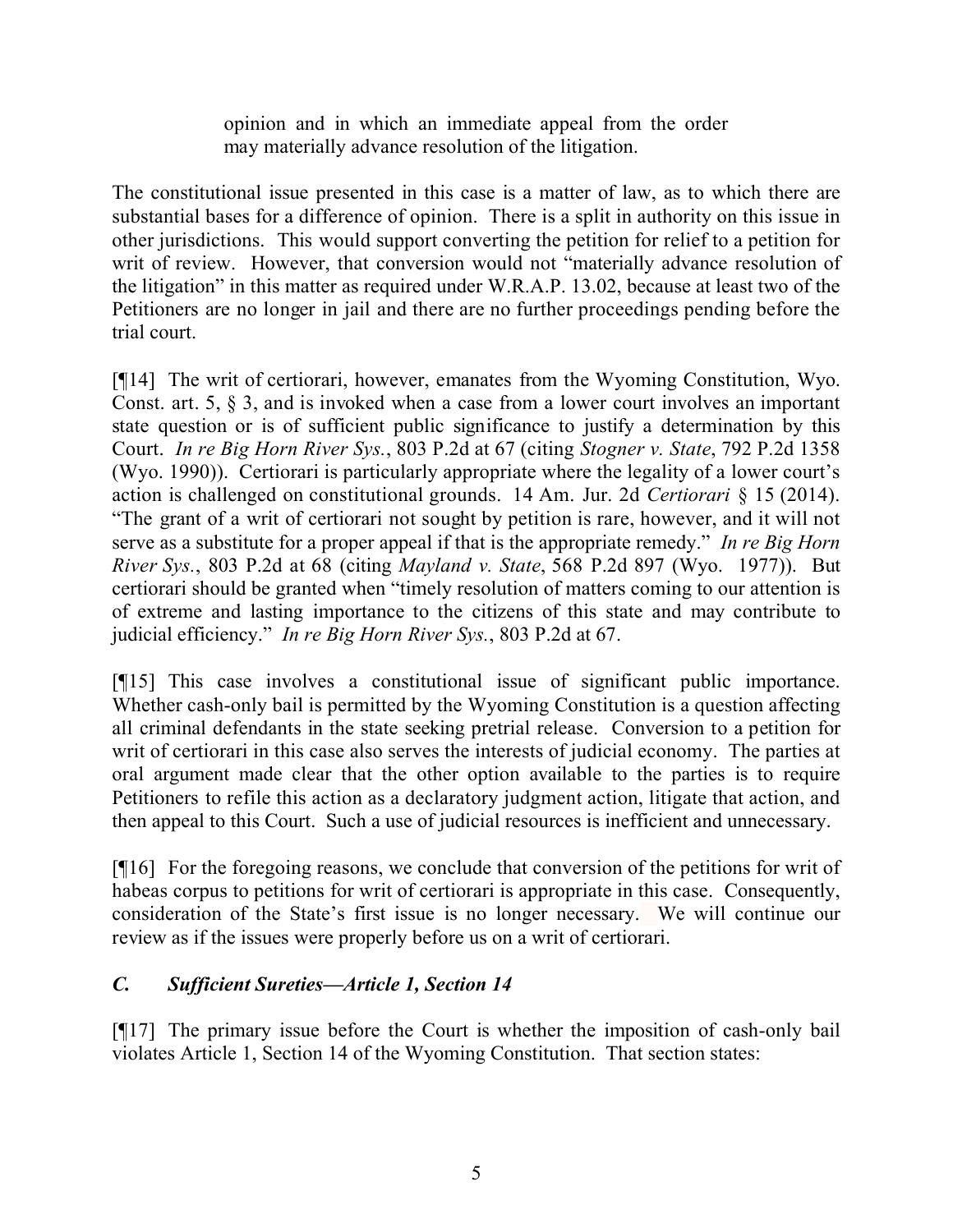All persons shall be bailable by sufficient sureties, except for capital offenses when the proof is evident or the presumption great. Excessive bail shall not be required, nor excessive fines imposed, nor shall cruel or unusual punishment be inflicted.

[¶18] The specific question to be answered is whether the term "sufficient sureties" in Article 1, Section 14 is to be read narrowly, so as to prohibit cash-only bail as Petitioners argue, or is to be read broadly, so as to encompass cash-only bail as the State argues. The term "sufficient sureties" is not defined in the Constitution and we have not previously had occasion to interpret that term.

### *Principles of Constitutional Interpretation*

[¶19] In cases requiring constitutional interpretation, this Court has explained:

"We are guided primarily by the intent of the drafters." *Cantrell v. Sweetwater County Sch. Dist. No. 2*, 2006 WY 57, ¶ 6, 133 P.3d 983, 985 (Wyo. 2006).

> The primary principle underlying an interpretation of constitutions or statutes is that the intent is the vital part, and the essence of the law. (Sutherland Stat. Const., Sec. 234, *People v. Potter*, 47 N.Y. 375  $[(1872)]$ .) "The object of construction, as applied to a written constitution, is to give effect to the intent of the people in adopting it. In the case of all written laws, it is the intent of the lawgiver that is to be enforced." (Cooley Const. Lim., 55.)

*Rasmussen v. Baker*, 7 Wyo. 117, 128, 50 P. 819, 821 (1897). As explained at length in *Rasmussen*, in determining that intent we look first to the plain and unambiguous language used in the text of the Constitution:

> Such intent . . . is that which is embodied and expressed in the statute or instrument under consideration. "The intent must be found in the instrument itself." (Cooley Const. Lim., 55; Sutherland Stat. Const., Sec. 234.) If the language employed is plain and unambiguous, there is no room left for construction. It must be presumed that in case of a constitution the people have intended whatever has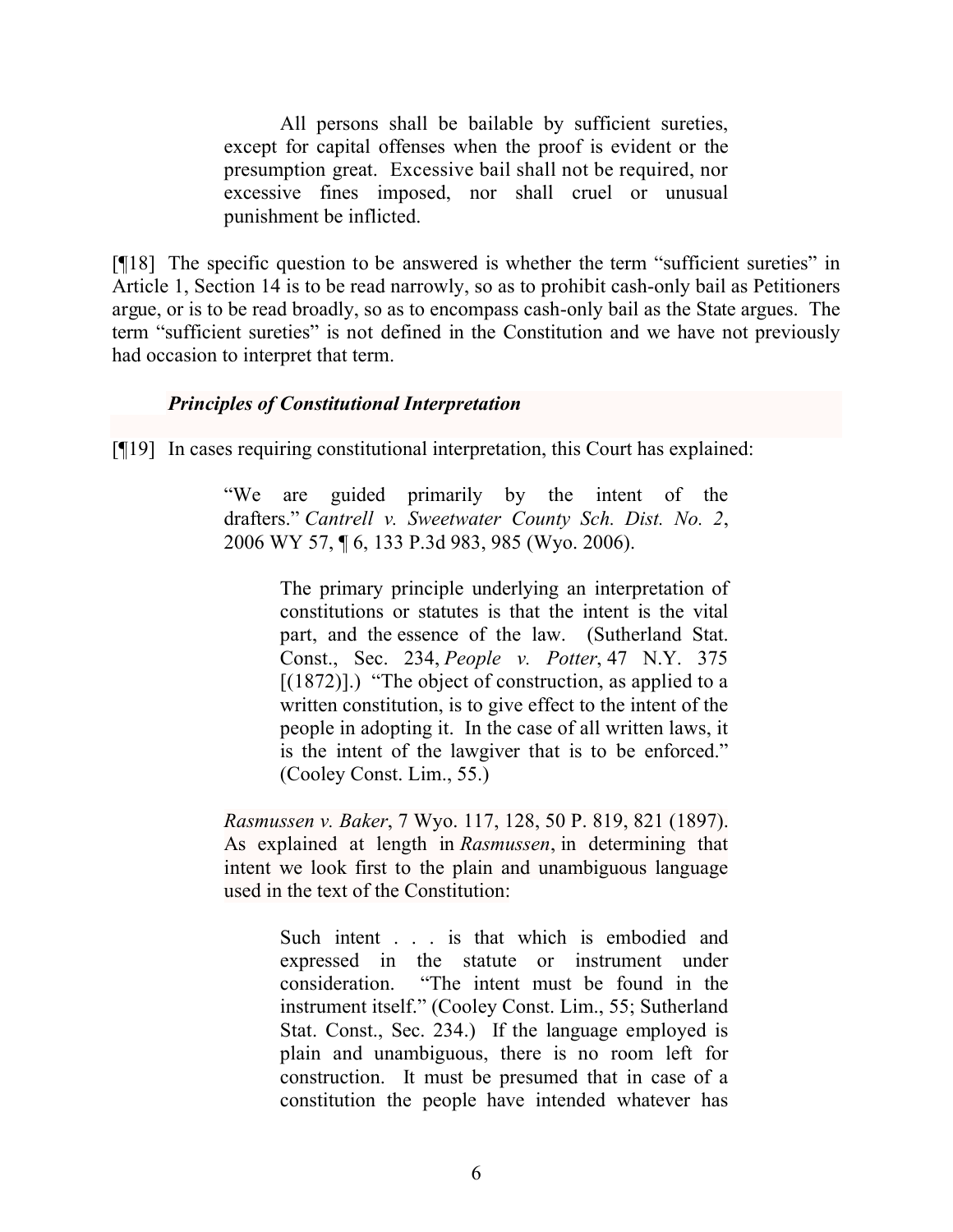been plainly expressed. Courts are not at liberty to depart from that meaning which is plainly declared.

*Id.*

More recent decisions interpreting the Wyoming Constitution indicate that we have consistently held to the principle that the language of the text is of primary importance in constitutional interpretation:

> In construing our constitution, we follow essentially the same rules as those governing the construction of a statute. The fundamental purpose of those rules of construction is to ascertain the intent of the framers. *Geringer v. Bebout*, 10 P.3d 514, 521 (Wyo. 2000); *Zancanelli v. Central Coal & Coke Co.*, 25 Wyo. 511, 173 P. 981, 991 (1918). "We are charged with discerning the intent of the Constitutional Convention, and we look first to the plain and unambiguous language to discern that intent." *Geringer*, 953 P.2d at 843.

*Director of the Office of State Lands & Invs.*, *¶* 33, 70 P.3d at 252; *see also Cantrell*, ¶ 6, 133 P.3d at 985; *Cathcart v. Meyer*, ¶ 39, 88 P.3d at 1065; *Campbell County Sch. Dist. v. State*, 907 P.2d 1238, 1272 (Wyo. 1995). Further, in interpreting the plain and unambiguous language of the Constitution, we follow harmonizing rules similar to those employed when interpreting statutes.

> Our cases explain that every statement in the constitution must be interpreted in light of the entire document, rather than as a series of sequestered pronouncements, and that the constitution should not be interpreted to render any portion of it meaningless, with all portions of it read in pari materia and every word, clause and sentence considered so that no part will be inoperative or superfluous.

*Geringer v. Bebout,* 10 P.3d 514, 520 (Wyo. 2000); *see also Cathcart*, ¶ 40, 88 P.3d at 1065; *Management Council of the Wyo. Legislature v. Geringer*, 953 P.2d 839, 845 (Wyo. 1998).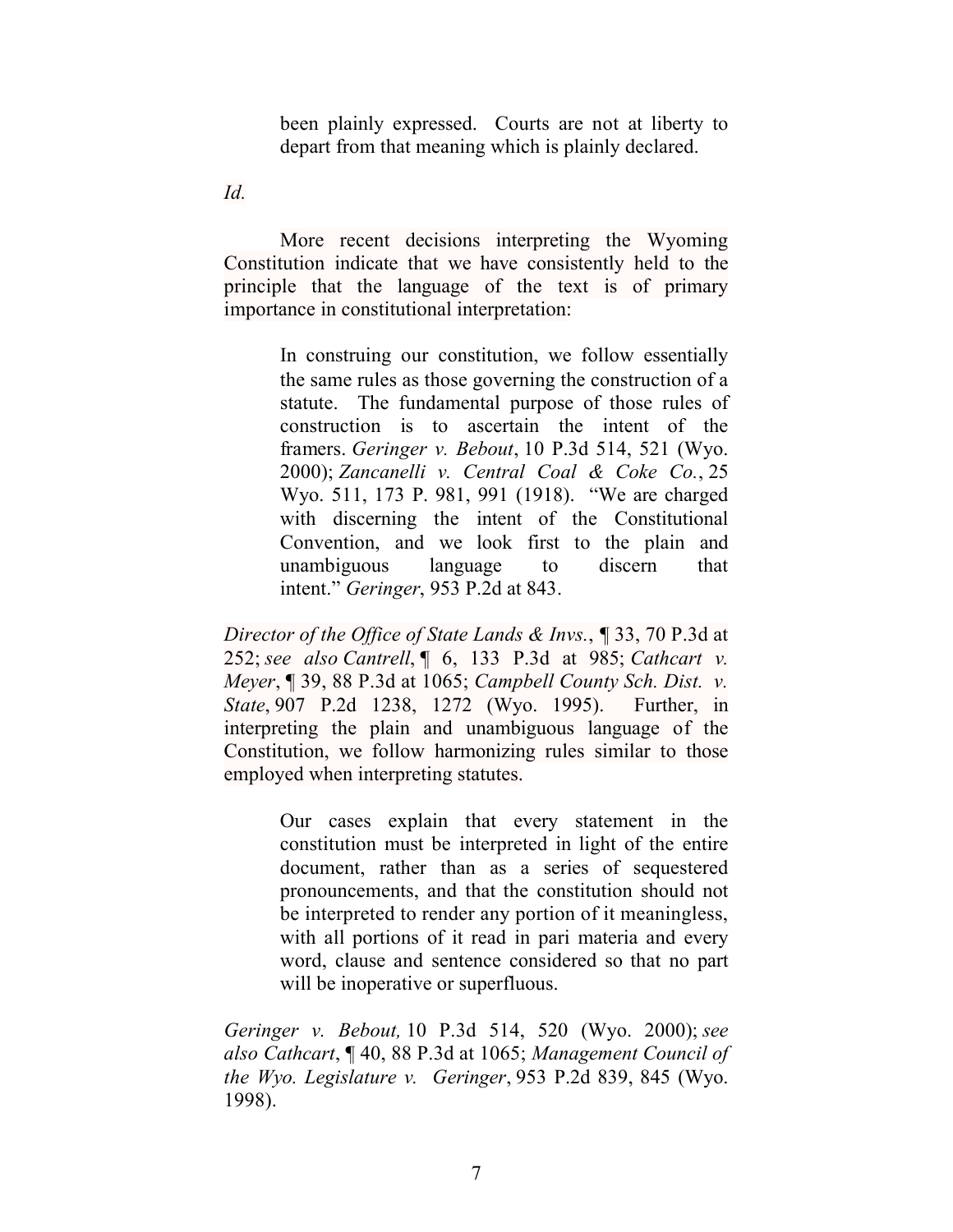*Powers v. State*, 2014 WY 15, ¶¶ 8, 9, 318 P.3d 300, 303–04 (Wyo. 2014). Applying these principles of constitutional interpretation, we must determine the meaning of "sufficient sureties" in Article 1, Section 14.

## *Definitions of "Surety"*

[¶20] Both parties point the Court to different definitions of "surety" to support their respective positions. Petitioners point to an 1850 dictionary definition quoted in *State v. Brooks*, a Minnesota Supreme Court case:

> One who is bound for another who is primarily liable and is called the principal. One who engages to be answerable for the debt, default, or miscarriage of another; one who undertakes to do some act in the event of the failure of another to do it, and as security for it being done.

604 N.W.2d 345, 353 (Minn. 2000) (quoting 2 Alexander M. Burrill, *New Law Dictionary and Glossary* 959 (N.Y. 1850)). Under this definition, Petitioners argue that it is clear that a surety is a third party promising to do something on behalf of another. This narrow reading of "surety" would not permit cash-only bail under the "sufficient sureties" provision of the Wyoming Constitution.

[¶21] The State, though, points to the definition of "surety" contained in the 2000 edition of Black's Law Dictionary: "[a] person who is primarily liable for paying another's debt or performing another's obligation" and "[a] formal assurance; esp[ecially] a pledge, bond, guarantee, or security given for the fulfillment of an undertaking." *Id.* at 1170. Under this definition, the State argues a surety includes an array of options and forms of security made or given to fulfill an obligation, including the posting of cashonly bail, and is not limited to the use of a third party. This broader reading of "surety" would permit cash-only bail to be imposed under the "sufficient sureties" provision of the Wyoming Constitution.

[¶22] This dichotomy of "surety" definitions was also in effect in the late nineteenth century when Wyoming's Constitution was drafted. For example, a dictionary published in 1895 provides a definition similar to that relied on by Petitioners:

> One who is bound with and for another who is primarily liable, and who is called the principal; one who enters into a bond or recognizance to answer for the appearance of another in court, or for his payment of a debt, or for the performance of some act, and who, in case of the failure of the principal, is liable to pay the debt and damages; a bondsman, a bail.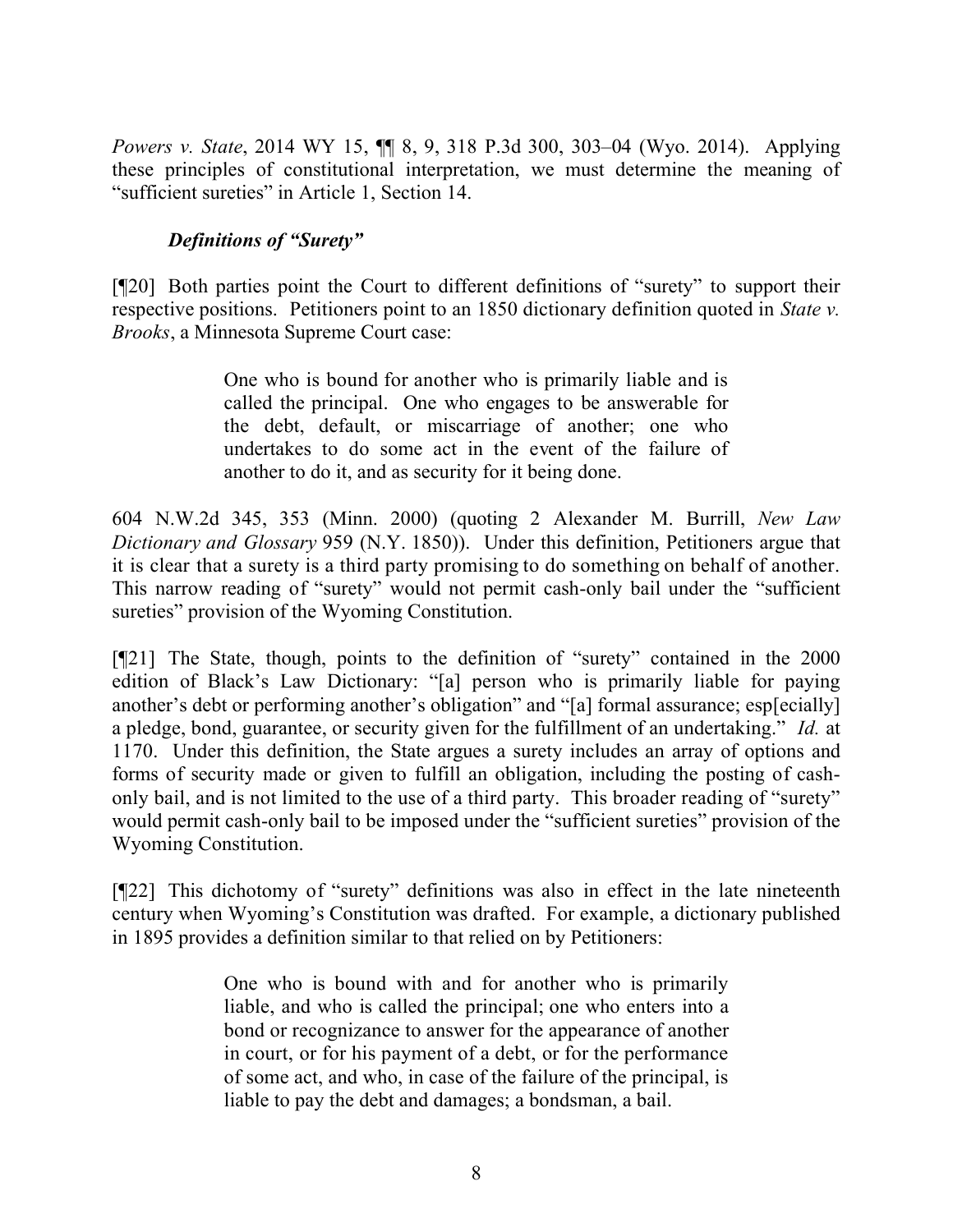Robert Hunter, *American Encyclopaedic Dictionary* 3945 (1895). On the other hand, there were other definitions of "surety" in effect in the late nineteenth century, more aligned with the definition cited by the State, including: "Security against loss or damage; security for payment or for the performance of some act." William Dwight Whitney, *Century Dictionary* 6081 (1895); *Webster's Dictionary of the English Language* 559 (1895).

#### *Other States' Interpretations of "Sufficient Sureties"*

[¶23] In considering the meaning of "sufficient sureties" under Article 1, Section 14 of the Wyoming Constitution, we note this provision mirrors the bail clause adopted in other states' constitutions.<sup>3</sup> Another court evaluating this issue found that more than two-thirds of the states have similar or identical provisions regarding "sufficient sureties." *Brooks*, 604 N.W.2d at 352. In Wyoming, "[d]ecisions in other states bearing on the same or similar constitutional language are afforded persuasive effect." *Simms v. Oedekoven*, 839 P.2d 381, 384 (Wyo. 1992). We therefore look to those decisions for guidance.

[¶24] Courts in other states are split regarding the definition of "sufficient sureties." Some courts interpret "surety" broadly—to allow a cash-only bail as a pledge of assurance. Applying this broad definition, courts in Alabama, Arizona, Colorado, Iowa, Missouri, and New Mexico found that cash-only bail did not violate their state constitutions. *Ex parte Singleton*, 902 So.2d 132 (Ala. Crim. App. 2004); *Fragoso v. Fell*, 111 P.3d 1027 (Ariz. Ct. App. 2005); *Fullerton v. County Court*, 124 P.3d 866 (Colo. Ct. App. 2005); *State v. Briggs*, 666 N.W.2d 573 (Iowa 2003); *State v. Jackson*, 384 S.W.3d 208 (Mo. 2012); *State v. Gutierrez*, 140 P.3d 1106 (N.M. Ct. App. 2006). Some courts interpret "surety" narrowly—allowing only the use of a third-party bondsman and not allowing cash-only bail. Applying this narrow definition, courts in Louisiana, Minnesota, Ohio, Tennessee, and Vermont have found that cash-only bail did violate their state constitutions. *State v. Golden*, 546 So.2d 501, 503 (La. App. 2 Cir. 1989); *Brooks*, 604 N.W.2d at 353; *State ex rel. Jones v. Hendon*, 609 N.E.2d 541, 543– 44 (Ohio 1993); *Lewis Bail Bond Co. v. General Sessions Court of Madison Cnty.*, No. C-97-62, 1997 WL 711137 (Tenn. App. Nov. 12, 1997); *State v. Hance*, 910 A.2d 874 (Vt. 2006).

<sup>&</sup>lt;sup>3</sup> Although legislative history is generally only looked to when a provision in the constitution is ambiguous, *e.g.*, *Powers*, ¶ 39, 318 P.3d at 314; *State Farm Mut. Auto. Ins. Co. v. Kunz*, 2008 WY 71, ¶ 7, 186 P.3d 378, 380 (Wyo. 2008), the Court nevertheless notes that framers of the Wyoming Constitution engaged in little debate over the meaning of Article 1, Section 14, and there was no debate over the meaning of "sufficient sureties." *See* Journals and Debates of the Constitutional Convention of the State of Wyoming 719 (1893).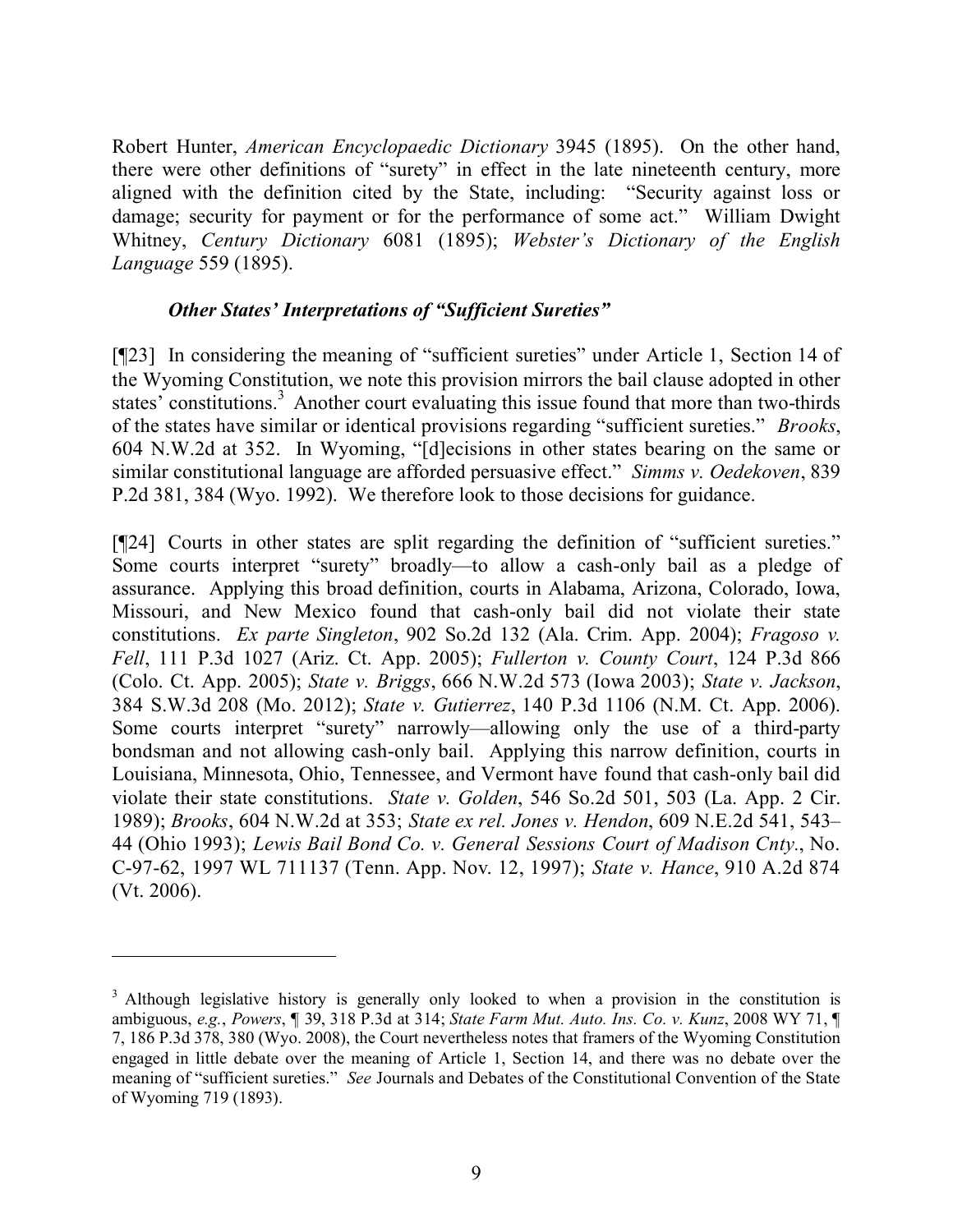[¶25] Courts evaluating this issue have looked at the history of bail and sureties in the United States for context to interpret "sufficient sureties." We find those histories to be instructive. The Missouri Supreme Court noted that the earliest bail provision in the United States predated the formation of the country, in a colonial provision in the Massachusetts Body of Liberties in 1641—"No mans person shall be restrained or imprisoned by any Authority what so ever, before the Law hath sentenced him thereto, If he can put in sufficient securitie, bayle or mainprise, for his appearance." *Jackson*, 384 S.W.3d at 211 (quoting Donald B. Verrilli, Jr., *The Eighth Amendment and the Right to Bail: Historical Perspectives,* 82 Colum. L. Rev. 328, 337 (1982)). The Iowa Supreme Court in *Briggs* provided an extensive, detailed history of the use of bail even earlier, in the English common law system, and of the bail system as it was adopted and developed in the United States. 666 N.W.2d 578–83. That bail and surety system needed to evolve in the United States as the population expanded out of the colonial borders and into the "seemingly limitless frontier." *Id.* at 580. When the Iowa Constitution was ratified in 1846, commercial bonding was just beginning to emerge. *Id.* at 583. The Iowa court determined that a variety of surety methods were used when its constitution was ratified, including but not limited to commercial or third-party bonding. *Id.* ("We are also confident that the framers did not intend to favor one particular method of surety . . . by inclusion of the sufficient sureties clause."). The Iowa Court went on to conclude that the word "sufficient" was a qualifying term which "carved out a measure of discretion for the person overseeing the bailing process. This was consistent with the historical approach to sureties." *Id.* at 582 (citing *Bail: An Ancient Practice Reexamined*, 70 Yale L.J. 966, 966  $(1961)$ ).

[¶26] A New Mexico appellate court reached the same conclusion. In *State v. Gutierrez*, 140 P.3d at 1110, the court noted that at the time the state's constitution was adopted, "there were many dictionary definitions of the term 'surety' that do not connote a third party." The court went on to agree with the Iowa Supreme Court's conclusion that "sufficient" is a qualifying term that provides the courts with the necessary "discretion to determine, under the particular facts and circumstances of each case, the type of secured bond needed to accomplish" the purpose of securing the defendant's return for trial. *Id.* at 1111.

[¶27] A similar result was reached in Arizona, further informed by the size of the sparsely populated state at the time of constitutional ratification. In *Fragoso v. Fell*, 111 P.3d at 1032–33, the Arizona Court of Appeals determined that the term "sufficient sureties" does not prohibit cash-only bail or require only commercial or third-party sureties. The court emphasized that the rural nature of the state at the time the constitution was drafted presented practical difficulties in the use of only commercial or third-party surety:

> [I]t is conceivable that bail by cash (or personal property of value such as a horse or a firearm) might have been the only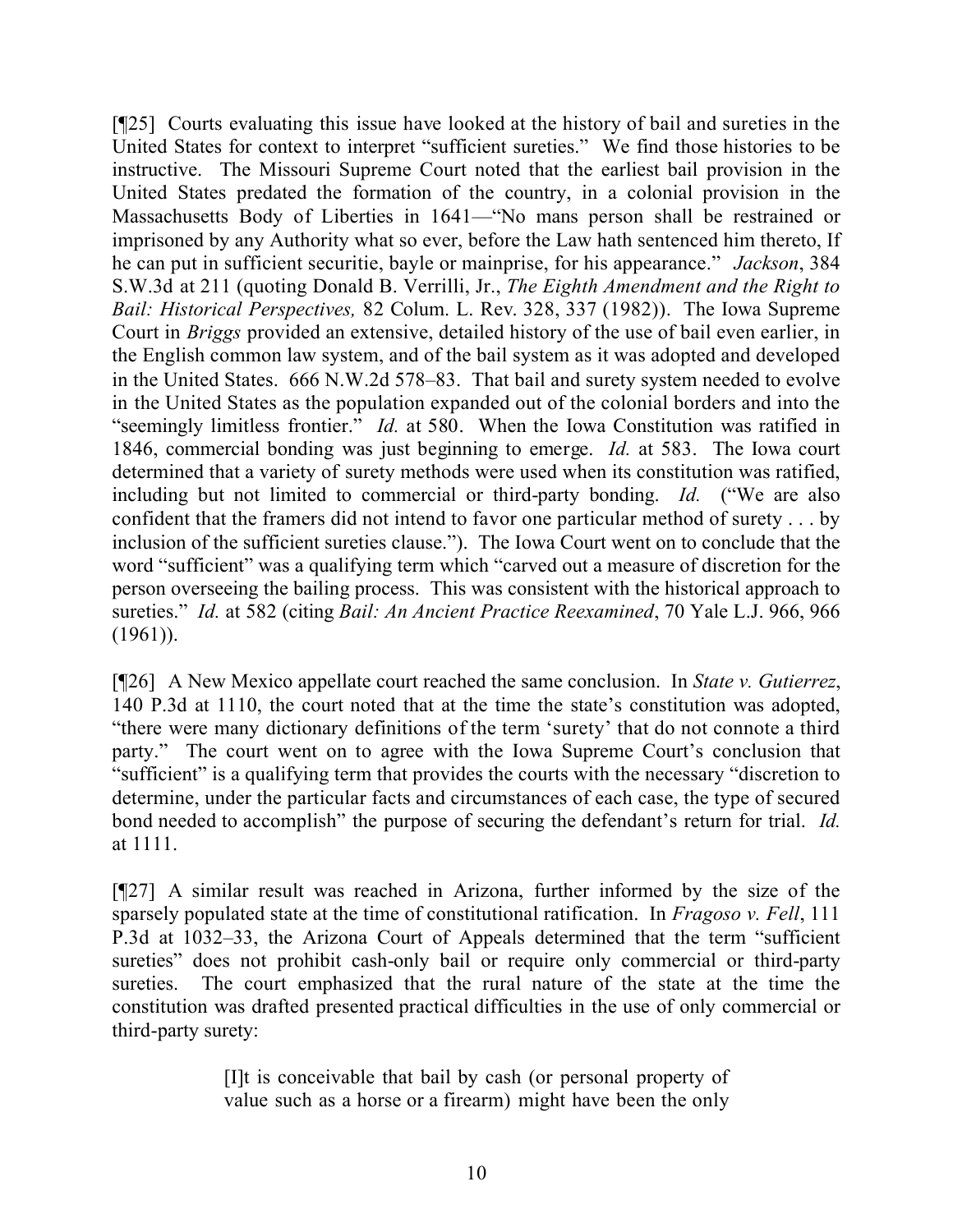practical form of bail in Arizona when our constitution was adopted in 1910, particularly because of the transient nature of the population and the vast rural areas where a secured bond or a traditional, formal, third-party surety arrangement would not have been feasible.

*Id.* at 1033. The *Fragoso* court went on to conclude that "sufficient sureties" provides the judge or magistrate the discretion to impose conditions of release designed to achieve the purpose of bail, which is to ensure the appearance of the accused at trial. *Id.*

[¶28] The Minnesota Supreme Court, which ultimately held cash-only bail unconstitutional, also found that "surety" can mean a variety of methods to provide the necessary assurance of appearance. *Brooks*, 604 N.W.2d at 353 ("Surety can encompass a broad array of undertakings, often by a third person, that provide adequate assurance for the performance of an obligation.").

[¶29] The historical definitions of surety previously noted and the history of bail detailed in the above cases demonstrates that a third-party surety was not the only definition of surety in effect in the decades before, and after, the Wyoming constitutional provision regarding "sufficient sureties" was adopted in 1889.<sup>4</sup> Moreover, the practical difficulties of only allowing third-party sureties, to the exclusion of cash-only bail, applies as much to the developing Wyoming frontier at the time of our constitution's adoption as it did in Arizona. *Fragoso*, 111 P.3d at 1033.

[¶30] Nevertheless, Petitioners urge the Court to adopt the more narrow definition of surety that *only* contemplates an undertaking by a third party, thereby prohibiting cashonly bail. Petitioners heavily rely upon the Minnesota case of *State v. Brooks* that found cash-only bail unconstitutional. Importantly, however, the Minnesota Supreme Court found cash-only bail unconstitutional not because the definition of "surety" was limited to third-party sureties, but because the purpose of bail in that state is for the protection of the accused, rather than the court, and the bail clause "limits government power to detain an accused prior to trial." *Brooks*, 604 N.W.2d at 350.

# *Purpose of Bail*

[¶31] The *purpose of bail* proves to be the fulcrum upon which the meaning of "sufficient sureties" is tipped one way, in favor of a broad definition, or tipped the other way, in favor of a narrow definition. In evaluating the cases from other jurisdictions that

<sup>&</sup>lt;sup>4</sup> Looking at the states that define "sufficient sureties" broadly, Missouri's first constitution was adopted in 1820; Iowa's first constitution was ratified in 1846; Colorado's constitution was adopted in 1876; Arizona's constitution was drafted in 1910; and New Mexico's constitution was ratified in 1911.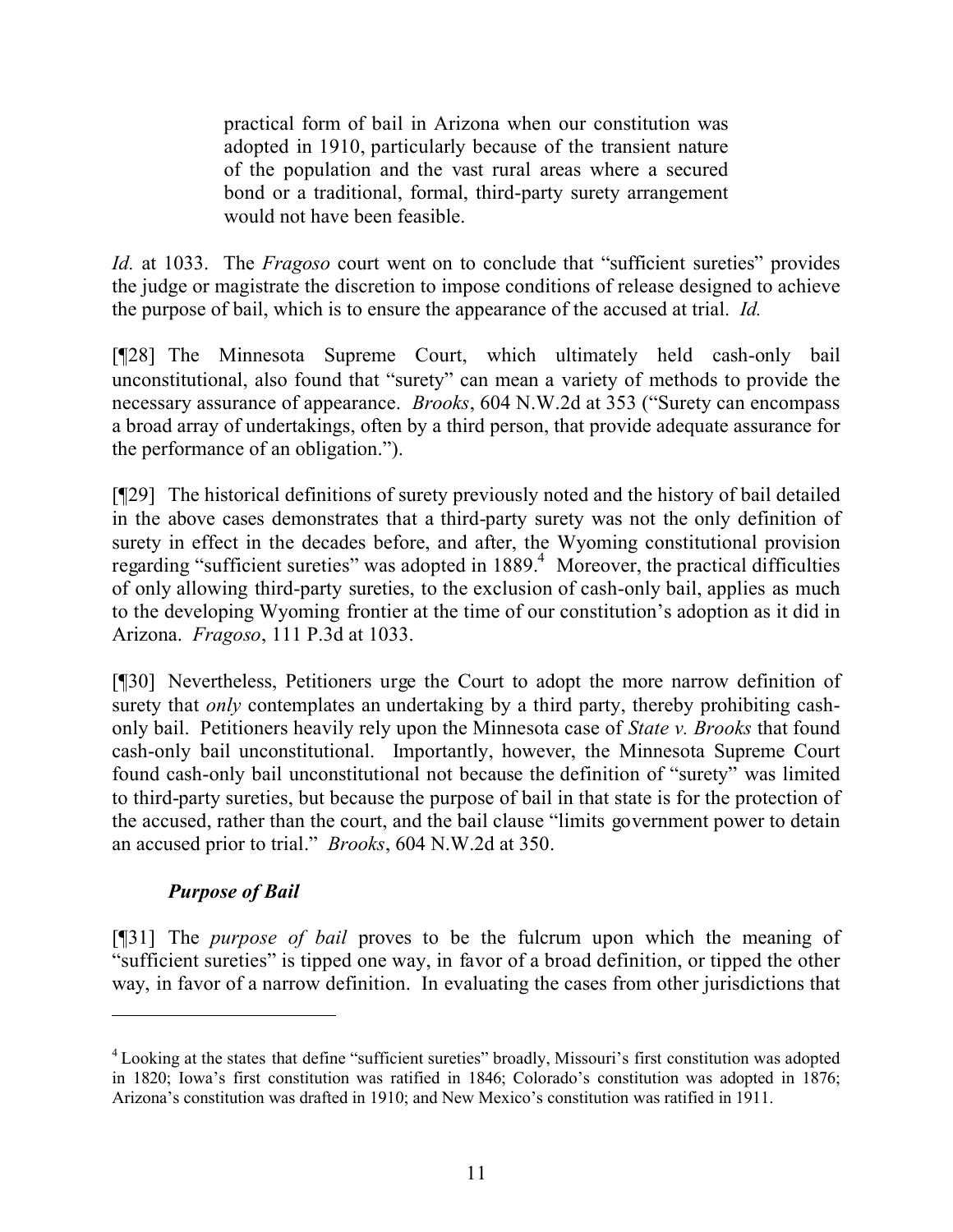interpret "sufficient sureties" differently, the definition ultimately adopted was informed by the stated purpose of bail in those jurisdictions. In Iowa and Missouri, for example, the broad definition of "sufficient sureties" was adopted to allow cash-only bail in light of the fact that the purpose of bail in those states is to secure a defendant's appearance at trial. *Briggs*, 666 N.W.2d at 582, 584; *Jackson*, 384 S.W.3d at 215–17. In Minnesota and Ohio, on the other hand, the narrow definition of "sufficient sureties" was adopted to forbid cash-only bail because it was determined that the purpose of bail was to protect the accused. *Brooks*, 604 N.W.2d at 350, 353; *Hendon*, 609 N.E.2d at 544.

[¶32] This Court has stated that the *purpose of bail* in Wyoming is to ensure the defendant's presence to answer the charges without excessively restricting the defendant's liberty pending trial. *Miller v. State*, 560 P.2d 739, 742 (Wyo. 1977) (citing *U.S. v. Wright*, 483 F.2d 1068, 1069 (4th Cir. 1973)); *Vigil*, 563 P.2d at 1347 ("It has long been settled that the sole function of bail is to exact assurance from the accused that he will stand trial and submit to sentence if found guilty.") (quoting *Stack v. Boyle*, 342 U.S. 1, 4, 72 S.Ct. 1, 3, 96 L.Ed. 3 (1951)). This is consistent with the purpose of bail enunciated by the U.S. Supreme Court.<sup>5</sup> *Carlson v. Landon*, 342 U.S. 524, 567 n.14, 72 S.Ct. 525, 547 n.14, 96 L.Ed. 547 (1952); *Stack*, 342 U.S. at 4, 72 S.Ct. at 3.

[¶33] The reasoning of the *Brooks* court, relied on by the Petitioners, cannot be equally applied in Wyoming because the recognized purpose of bail in Wyoming is fundamentally different than that identified in Minnesota. The *Brooks* court found cashonly bail unconstitutional because it was not consonant with the constitutional purpose of bail in that state—to protect the accused.<sup>6</sup>

 $\overline{a}$ 

342 U.S. at 4–5, 72 S.Ct. at 3 (internal citation omitted).

<sup>5</sup>The U.S. Supreme Court explained in *Stack v. Boyle*,

The right to release before trial is conditioned upon the accused's giving adequate assurance that he will stand trial and submit to sentence if found guilty. Like the ancient practice of securing the oaths of responsible persons to stand as sureties for the accused, the modern practice of requiring a bail bond or the deposit of a sum of money subject to forfeiture serves as additional assurance of the presence of an accused. Bail set at a figure higher than an amount reasonably calculated to fulfill this purpose is "excessive" under the Eighth Amendment.

<sup>6</sup> Additionally, the *Brooks* court noted it had previously determined that Minnesota's constitutional Bail Clause provision was broader than that of the Eighth Amendment of the U.S. Constitution by providing that *all* crimes are bailable. *Brooks*, 604 N.W.2d at 353 (discussing its holding in *State v. Pett*, 92 N.W.2d 205 (1958)). Wyoming has not so held. *Vigil*, 563 P.2d at 1349 (holding that Wyoming jurisprudence is consistent with the protections afforded by the federal constitution).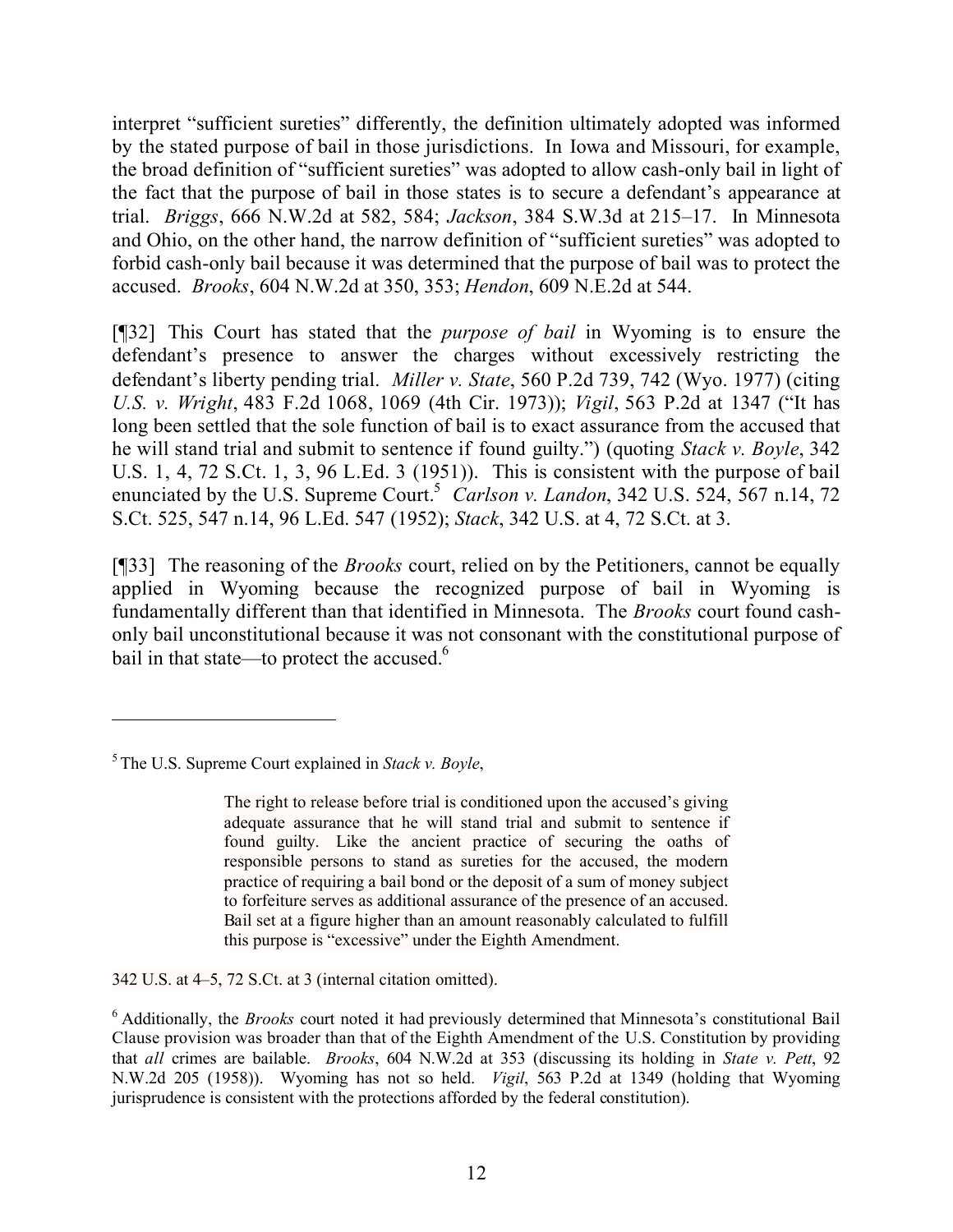[¶34] The purpose of bail in Wyoming, however, is different—to ensure the presence of the defendant at trial. This weighs in favor of interpreting "sufficient sureties" broadly, to allow cash-only bail. This distinction in the purpose of bail leaves the *Brooks* opinion unpersuasive to this Court. Rather, we agree with the reasoning of the Iowa, Missouri, Arizona, and New Mexico courts discussed in this opinion. First, the term "surety" refers to a variety of methods to ensure the appearance of the accused. Second, the term "sufficient" provides the trial courts discretion to determine the surety appropriate in each case to achieve the purpose of bail, which is to ensure the appearance of the accused.

[¶35] In sum, we hold that the term "sufficient sureties" refers to a broad range of methods to accomplish the primary purpose of bail in Wyoming, to secure the appearance of a defendant. Those methods can include cash-only bail, as determined in the discretion of the trial court and subject to the constitutional safeguard that bail not be excessive.

# *D. Sufficient Sureties—Wyoming Rule of Criminal Procedure 46.1(a)*

[¶36] The final issue before the Court is whether the use of cash-only bail violates W.R.Cr.P. 46.1(a) which states:

> All persons shall be bailable by sufficient sureties, except for capital cases when the proof is evident or the presumption great.

[¶37] This Court interprets rules of procedure using our usual rules of statutory construction. *E.g.*, *Kovach v. State*, 2013 WY 46, ¶ 80, 299 P.3d 97, 122 (Wyo. 2013).

> In interpreting statutes, our primary consideration is to determine the legislature's intent. All statutes must be construed *in pari materia* and, in ascertaining the meaning of a given law, all statutes relating to the same subject or having the same general purpose must be considered and construed in harmony. Statutory construction is a question of law, so our standard of review is de novo. We endeavor to interpret statutes in accordance with the legislature's intent. We begin by making an inquiry respecting the ordinary and obvious meaning of the words employed according to their arrangement and connection. We construe the statute as a whole, giving effect to every word, clause, and sentence, and we construe all parts of the statute *in pari materia.* When a statute is sufficiently clear and unambiguous, we give effect to the plain and ordinary meaning of the words and do not resort to the rules of statutory construction. Moreover, we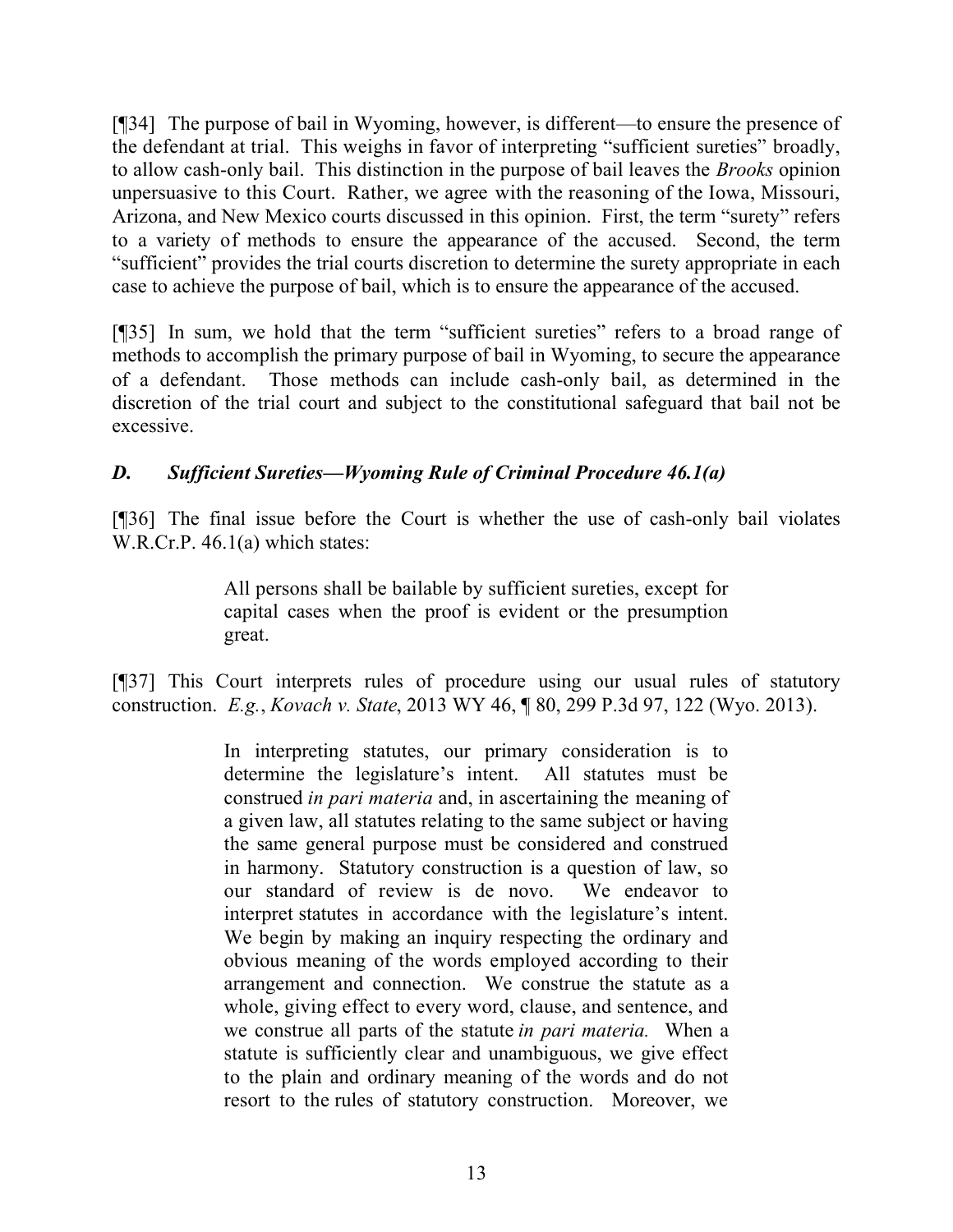must not give a statute a meaning that will nullify its operation if it is susceptible of another interpretation.

Moreover, we will not enlarge, stretch, expand, or extend a statute to matters that do not fall within its express provisions.

*State v. Mares*, 2014 WY 126, ¶ 23, 335 P.3d 487, 497 (Wyo. 2014).

[¶38] The terms of the Wyoming Constitution control over the Wyoming Rules of Criminal Procedure. *Simms*, 839 P.2d at 385 ("The language of Article 1, Section 14 of the Constitution of the State of Wyoming provides without equivocation that 'all persons shall be bailable,' and it must control the right to bail over Wyo. R. Crim. P. 46.1(e)."). Because the Court holds that cash-only bail is allowed as "sufficient sureties" under the Wyoming Constitution, that holding applies to Rule 46.1(a) as well. "Sufficient sureties," as used in W.R.Cr.P. 46.1(a), permits a range of methods to ensure a defendant's appearance at trial, including cash-only bail.

[¶39] This holding is also consistent with the remainder of W.R.Cr.P. 46.1. After a person is confined to jail, that person may file a written request for pretrial release. W.R.Cr.P. 46.1(a)(1). The court, or other judicial officer, may order the release on the defendant's own recognizance or upon the execution of an unsecured appearance bond. Rule 46.1(b). However if those terms of release "will not reasonably assure the appearance of the person as required or will endanger the safety of any other person or the community," additional conditions may be imposed for the pretrial release. Rule  $46.1(c)$ .

 $[$ **[40]** Rule 46.1(c) provides a nonexclusive list of the types of conditions that a court may use or combine to reasonably assure the appearance of a person as required, including:

> (xi) Execute an agreement to forfeit upon failing to appear as required, such designated property, including money, as is reasonably necessary to assure the appearance of the person as required, and post with the court such indicia of ownership of the property or such percentage of the money as the judicial officer may specify;

> (xii) Execute a bail bond with solvent sureties in such amount as is reasonably necessary to assure the appearance of the person as required;

. . .